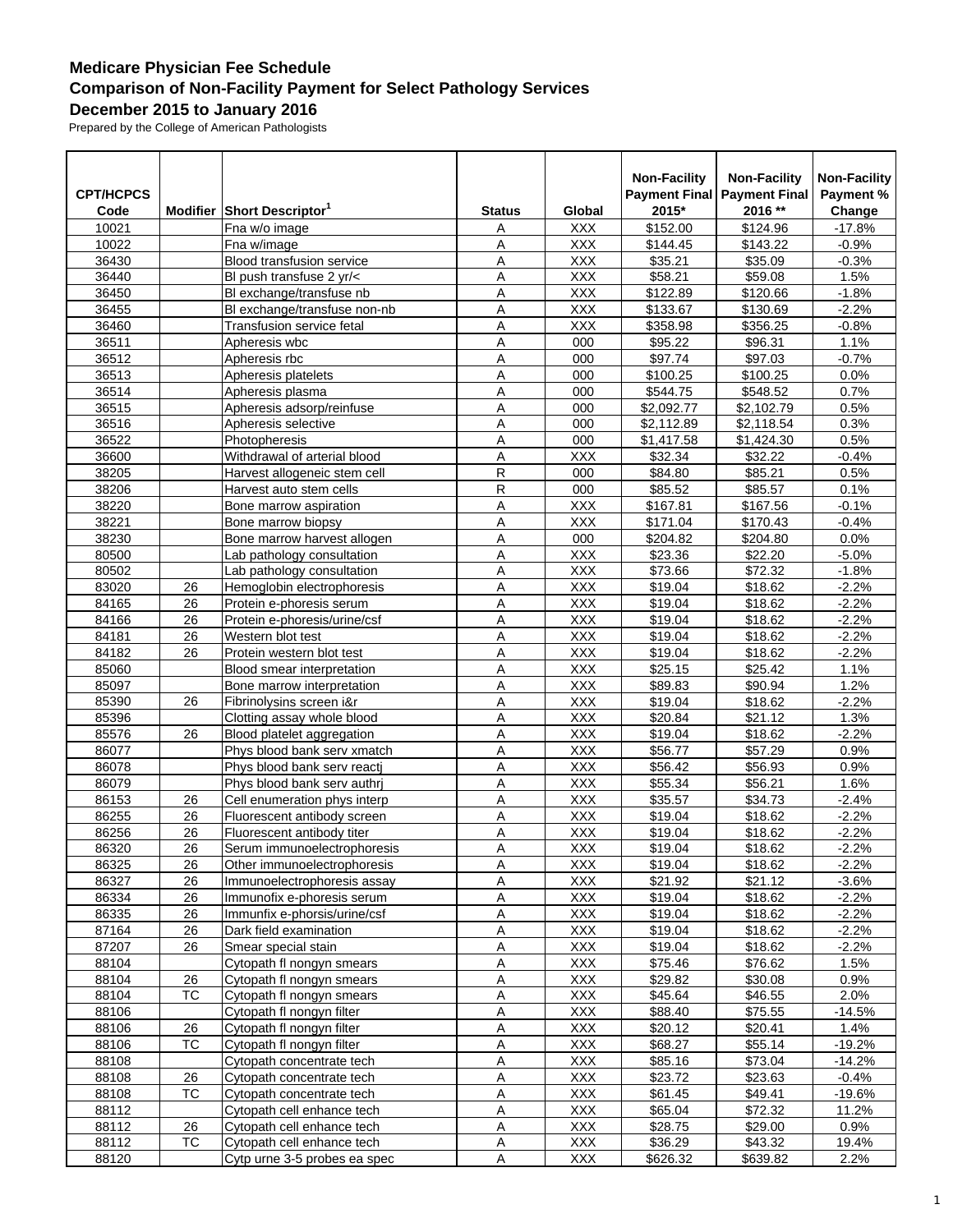| <b>CPT/HCPCS</b> |                 |                                                          |                     |                          | <b>Non-Facility</b> | <b>Non-Facility</b><br><b>Payment Final Payment Final</b> | <b>Non-Facility</b><br>Payment % |
|------------------|-----------------|----------------------------------------------------------|---------------------|--------------------------|---------------------|-----------------------------------------------------------|----------------------------------|
| Code             |                 | Modifier Short Descriptor                                | <b>Status</b>       | Global                   | 2015*               | 2016 **                                                   | Change                           |
| 88120            | 26              | Cytp urne 3-5 probes ea spec                             | Α                   | XXX                      | \$59.29             | \$60.15                                                   | 1.5%                             |
| 88120            | <b>TC</b>       | Cytp urne 3-5 probes ea spec                             | A                   | <b>XXX</b>               | \$567.03            | \$579.67                                                  | 2.2%                             |
| 88121            |                 | Cytp urine 3-5 probes cmptr                              | А                   | <b>XXX</b>               | \$556.97            | \$558.55                                                  | 0.3%                             |
| 88121            | 26              | Cytp urine 3-5 probes cmptr                              | Α                   | <b>XXX</b>               | \$51.74             | \$51.92                                                   | 0.3%                             |
| 88121            | тс              | Cytp urine 3-5 probes cmptr                              | Α                   | <b>XXX</b>               | \$505.23            | \$506.63                                                  | 0.3%                             |
| 88125            |                 | Forensic cytopathology                                   | A                   | <b>XXX</b>               | \$26.59             | \$23.63                                                   | $-11.1%$                         |
| 88125<br>88125   | 26<br>TC        | Forensic cytopathology                                   | Α                   | <b>XXX</b><br><b>XXX</b> | \$14.73<br>\$11.86  | \$13.96<br>\$9.67                                         | $-5.2%$<br>$-18.5%$              |
| 88141            |                 | Forensic cytopathology<br>Cytopath c/y interpret         | Α<br>А              | <b>XXX</b>               | \$32.70             | \$32.94                                                   | 0.7%                             |
| 88160            |                 | Cytopath smear other source                              | A                   | <b>XXX</b>               | \$67.55             | \$73.04                                                   | 8.1%                             |
| 88160            | 26              | Cytopath smear other source                              | А                   | <b>XXX</b>               | \$26.95             | \$27.21                                                   | 1.0%                             |
| 88160            | TC              | Cytopath smear other source                              | Α                   | <b>XXX</b>               | \$40.60             | \$45.83                                                   | 12.9%                            |
| 88161            |                 | Cytopath smear other source                              | Α                   | <b>XXX</b>               | \$61.09             | \$65.52                                                   | 7.3%                             |
| 88161            | 26              | Cytopath smear other source                              | A                   | <b>XXX</b>               | \$25.87             | \$26.14                                                   | 1.0%                             |
| 88161            | <b>TC</b>       | Cytopath smear other source                              | Α                   | <b>XXX</b>               | \$35.21             | \$39.38                                                   | 11.8%                            |
| 88162            |                 | Cytopath smear other source                              | Α                   | <b>XXX</b>               | \$100.61            | \$105.62                                                  | 5.0%                             |
| 88162            | 26              | Cytopath smear other source                              | А                   | <b>XXX</b>               | \$41.32             | \$41.17                                                   | $-0.4%$                          |
| 88162            | TC              | Cytopath smear other source                              | A                   | <b>XXX</b>               | \$59.29             | \$64.45                                                   | 8.7%                             |
| 88172            |                 | Cytp dx eval fna 1st ea site                             | А                   | <b>XXX</b>               | \$57.13             | \$58.00                                                   | 1.5%                             |
| 88172            | 26              | Cytp dx eval fna 1st ea site                             | Α                   | <b>XXX</b>               | \$37.37             | \$37.95                                                   | 1.6%                             |
| 88172            | тс              | Cytp dx eval fna 1st ea site                             | Α                   | <b>XXX</b>               | \$19.76             | \$20.05                                                   | 1.5%                             |
| 88173            |                 | Cytopath eval fna report                                 | A                   | <b>XXX</b>               | \$152.36            | \$155.39                                                  | 2.0%                             |
| 88173            | 26              | Cytopath eval fna report                                 | Α                   | <b>XXX</b>               | \$72.59             | \$74.11                                                   | 2.1%                             |
| 88173            | TC              | Cytopath eval fna report                                 | Α                   | <b>XXX</b>               | \$79.77             | \$81.28                                                   | 1.9%                             |
| 88177            |                 | Cytp fna eval ea addl                                    | Α                   | <b>ZZZ</b>               | \$30.90             | \$30.79                                                   | $-0.4%$                          |
| 88177            | 26              | Cytp fna eval ea addl                                    | A                   | ZZZ                      | \$23.00             | \$23.27                                                   | 1.2%                             |
| 88177            | <b>TC</b>       | Cytp fna eval ea addl                                    | А                   | <b>ZZZ</b>               | \$7.91              | \$7.52                                                    | -4.9%                            |
| 88182<br>88182   | 26              | Cell marker study<br>Cell marker study                   | Α                   | <b>XXX</b><br><b>XXX</b> | \$109.24<br>\$36.29 | \$113.14<br>\$37.59                                       | 3.6%<br>3.6%                     |
| 88182            | ТC              | Cell marker study                                        | Α<br>A              | <b>XXX</b>               | \$72.95             | \$75.55                                                   | 3.6%                             |
| 88184            |                 | Flowcytometry/ tc 1 marker                               | Α                   | <b>XXX</b>               | \$94.51             | \$76.26                                                   | $-19.3%$                         |
| 88185            |                 | Flowcytometry/tc add-on                                  | Α                   | ZZZ                      | \$57.49             | \$46.55                                                   | $-19.0%$                         |
| 88187            |                 | Flowcytometry/read 2-8                                   | А                   | <b>XXX</b>               | \$72.59             | \$73.04                                                   | 0.6%                             |
| 88188            |                 | Flowcytometry/read 9-15                                  | A                   | <b>XXX</b>               | \$92.35             | \$93.09                                                   | 0.8%                             |
| 88189            |                 | Flowcytometry/read 16 $>$                                | А                   | <b>XXX</b>               | \$113.91            | \$114.22                                                  | 0.3%                             |
| 88291            |                 | Cyto/molecular report                                    | Α                   | <b>XXX</b>               | \$31.98             | \$32.22                                                   | 0.8%                             |
| 88300            |                 | Surgical path gross                                      | Α                   | <b>XXX</b>               | \$15.45             | \$15.40                                                   | $-0.3%$                          |
| 88300            | 26              | Surgical path gross                                      | Α                   | XXX                      | \$4.67              | \$4.65                                                    | $-0.4%$                          |
| 88300            | <b>TC</b>       | Surgical path gross                                      | $\overline{A}$      | <b>XXX</b>               | \$10.78             | \$10.74                                                   | $-0.4%$                          |
| 88302            |                 | Tissue exam by pathologist                               | Α                   | XXX                      | \$32.34             | \$32.94                                                   | 1.9%                             |
| 88302            | 26              | Tissue exam by pathologist                               | <u>A</u>            | <b>XXX</b>               | \$7.19              | \$7.52                                                    | 4.6%                             |
| 88302            | ТC              | Tissue exam by pathologist                               | Α                   | XXX                      | \$25.15             | \$25.42                                                   | 1.1%                             |
| 88304            |                 | Tissue exam by pathologist                               | А                   | <b>XXX</b>               | \$45.99             | \$46.19                                                   | 0.4%                             |
| 88304            | 26              | Tissue exam by pathologist                               | Α                   | <b>XXX</b>               | \$11.86             | \$11.82                                                   | -0.3%                            |
| 88304<br>88305   | TC              | Tissue exam by pathologist<br>Tissue exam by pathologist | Α<br>Α              | <b>XXX</b><br>XXX        | \$34.14<br>\$73.30  | \$34.37<br>\$74.11                                        | 0.7%<br>1.1%                     |
| 88305            | 26              | Tissue exam by pathologist                               | A                   | XXX                      | \$39.17             | \$39.74                                                   | 1.5%                             |
| 88305            | TC              | Tissue exam by pathologist                               | Α                   | XXX                      | \$34.14             | \$34.37                                                   | $0.7\%$                          |
| 88307            |                 | Tissue exam by pathologist                               | Α                   | <b>XXX</b>               | \$307.59            | \$312.21                                                  | 1.5%                             |
| 88307            | 26              | Tissue exam by pathologist                               | Α                   | XXX                      | \$86.24             | \$87.36                                                   | 1.3%                             |
| 88307            | <b>TC</b>       | Tissue exam by pathologist                               | А                   | <b>XXX</b>               | \$221.35            | \$224.85                                                  | 1.6%                             |
| 88309            |                 | Tissue exam by pathologist                               | $\overline{A}$      | <b>XXX</b>               | \$466.78            | \$474.05                                                  | 1.6%                             |
| 88309            | 26              | Tissue exam by pathologist                               | Α                   | <b>XXX</b>               | \$152.36            | \$154.67                                                  | 1.5%                             |
| 88309            | TC              | Tissue exam by pathologist                               | Α                   | XXX                      | \$314.42            | \$319.37                                                  | 1.6%                             |
| 88311            |                 | Decalcify tissue                                         | А                   | XXX                      | \$21.20             | \$21.84                                                   | 3.0%                             |
| 88311            | 26              | Decalcify tissue                                         | Α                   | XXX                      | \$12.94             | \$13.25                                                   | 2.4%                             |
| 88311            | ТC              | Decalcify tissue                                         | Α                   | <b>XXX</b>               | \$8.26              | \$8.59                                                    | 4.0%                             |
| 88312            |                 | Special stains group 1                                   | Α                   | XXX                      | \$98.10             | \$98.82                                                   | 0.7%                             |
| 88312            | 26              | Special stains group 1                                   | А                   | <b>XXX</b>               | \$28.03             | \$28.29                                                   | 0.9%                             |
| 88312            | TC              | Special stains group 1                                   | $\overline{A}$      | <b>XXX</b>               | \$70.07             | \$70.53                                                   | $0.7\%$                          |
| 88313            |                 | Special stains group 2                                   | Α                   | <b>XXX</b>               | \$68.27             | \$69.10                                                   | 1.2%                             |
| 88313<br>88313   | 26<br><b>TC</b> | Special stains group 2<br>Special stains group 2         | А<br>$\overline{A}$ | XXX<br><b>XXX</b>        | \$12.58<br>\$55.70  | \$12.53<br>\$56.57                                        | $-0.4%$<br>1.6%                  |
| 88314            |                 | Histochemical stains add-on                              | Α                   | <b>XXX</b>               | \$75.10             | \$77.70                                                   | 3.5%                             |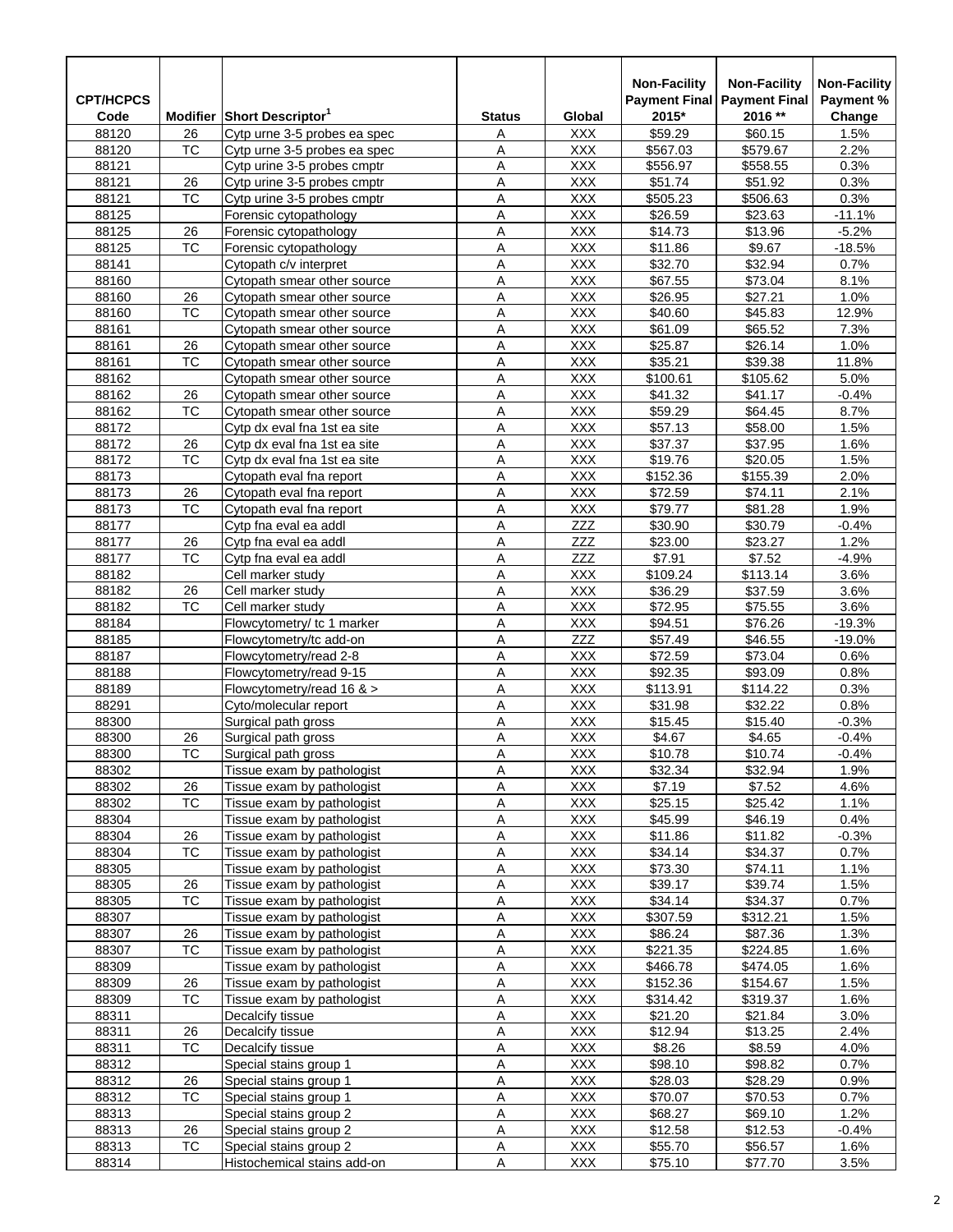| <b>CPT/HCPCS</b> |                 |                                                          |                |                          | <b>Non-Facility</b><br><b>Payment Final</b> | <b>Non-Facility</b><br><b>Payment Final</b> | <b>Non-Facility</b><br>Payment % |
|------------------|-----------------|----------------------------------------------------------|----------------|--------------------------|---------------------------------------------|---------------------------------------------|----------------------------------|
| Code             |                 | Modifier Short Descriptor                                | <b>Status</b>  | Global                   | 2015*                                       | 2016 **                                     | Change                           |
| 88314            | 26              | Histochemical stains add-on                              | Α              | <b>XXX</b>               | \$23.00                                     | \$23.27                                     | 1.2%                             |
| 88314            | <b>TC</b>       | Histochemical stains add-on                              | Α              | <b>XXX</b>               | \$52.10                                     | \$54.42                                     | 4.5%                             |
| 88319            |                 | Enzyme histochemistry                                    | Α              | <b>XXX</b>               | \$89.12                                     | \$89.87                                     | 0.8%                             |
| 88319            | 26              | Enzyme histochemistry                                    | Α              | <b>XXX</b>               | \$28.39                                     | \$28.29                                     | $-0.4%$                          |
| 88319            | ТC              | Enzyme histochemistry                                    | Α              | <b>XXX</b>               | \$60.73                                     | \$61.58                                     | 1.4%                             |
| 88321            |                 | Microslide consultation                                  | Α              | <b>XXX</b>               | \$97.02                                     | \$103.47                                    | 6.6%                             |
| 88323            |                 | Microslide consultation<br>Microslide consultation       | Α              | <b>XXX</b>               | \$153.08                                    | \$140.71                                    | $-8.1%$                          |
| 88323<br>88323   | 26<br>TC        | Microslide consultation                                  | Α<br>Α         | <b>XXX</b><br><b>XXX</b> | \$89.83<br>\$63.24                          | \$89.87<br>\$50.84                          | 0.0%<br>$-19.6%$                 |
| 88325            |                 | Comprehensive review of data                             | Α              | <b>XXX</b>               | \$216.68                                    | \$174.72                                    | $-19.4%$                         |
| 88329            |                 | Path consult introp                                      | Α              | <b>XXX</b>               | \$59.29                                     | \$51.20                                     | $-13.6%$                         |
| 88331            |                 | Path consult intraop 1 bloc                              | Α              | <b>XXX</b>               | \$103.85                                    | \$97.03                                     | $-6.6%$                          |
| 88331            | 26              | Path consult intraop 1 bloc                              | Α              | <b>XXX</b>               | \$64.68                                     | \$65.52                                     | 1.3%                             |
| 88331            | TC              | Path consult intraop 1 bloc                              | Α              | <b>XXX</b>               | \$39.17                                     | \$31.51                                     | $-19.6%$                         |
| 88332            |                 | Path consult intraop addl                                | Α              | <b>XXX</b>               | \$45.64                                     | \$51.20                                     | 12.2%                            |
| 88332            | 26              | Path consult intraop addl                                | Α              | <b>XXX</b>               | \$31.98                                     | \$32.22                                     | 0.8%                             |
| 88332            | TC              | Path consult intraop addl                                | Α              | <b>XXX</b>               | \$13.65                                     | \$18.98                                     | 39.0%                            |
| 88333            |                 | Intraop cyto path consult 1                              | Α              | <b>XXX</b>               | \$109.60                                    | \$101.68                                    | $-7.2%$                          |
| 88333            | 26              | Intraop cyto path consult 1                              | Α              | <b>XXX</b>               | \$65.04                                     | \$65.88                                     | 1.3%                             |
| 88333            | <b>TC</b>       | Intraop cyto path consult 1                              | Α              | <b>XXX</b>               | \$44.56                                     | \$35.80                                     | $-19.7%$                         |
| 88334            |                 | Intraop cyto path consult 2                              | Α              | <b>XXX</b>               | \$67.20                                     | \$62.66                                     | $-6.8%$                          |
| 88334            | 26              | Intraop cyto path consult 2                              | Α              | <b>XXX</b>               | \$39.89                                     | \$40.46                                     | 1.4%                             |
| 88334            | ТC              | Intraop cyto path consult 2                              | Α              | <b>XXX</b>               | \$27.31                                     | \$22.20                                     | $-18.7%$                         |
| 88341            |                 | Immunohisto antb addl slide                              | А              | <b>ZZZ</b>               | \$67.91                                     | \$90.23                                     | 32.9%                            |
| 88341<br>88341   | 26<br><b>TC</b> | Immunohisto antibody slide<br>Immunohisto antibody slide | Α<br>Α         | ZZZ<br>ZZZ               | \$21.92<br>\$45.99                          | \$27.93<br>\$62.30                          | 27.4%<br>35.5%                   |
| 88342            |                 | Immunohisto antb 1st stain                               | Α              | XXX                      | \$90.91                                     | \$107.41                                    | 18.1%                            |
| 88342            | 26              | Immunohisto antibody stain                               | Α              | <b>XXX</b>               | \$36.65                                     | \$37.24                                     | 1.6%                             |
| 88342            | ТC              | Immunohisto antibody stain                               | Α              | <b>XXX</b>               | \$54.26                                     | \$70.18                                     | 29.3%                            |
| 88344            |                 | Immunohisto antibody slide                               | Α              | <b>XXX</b>               | \$117.50                                    | \$174.01                                    | 48.1%                            |
| 88344            | 26              | Immunohisto antibody slide                               | Α              | <b>XXX</b>               | \$40.25                                     | \$40.82                                     | 1.4%                             |
| 88344            | TC              | Immunohisto antibody slide                               | Α              | <b>XXX</b>               | \$77.26                                     | \$133.19                                    | 72.4%                            |
| 88346            |                 | Immunofluor antb 1st stain                               | Α              | <b>XXX</b>               | \$111.03                                    | \$93.81                                     | $-15.5%$                         |
| 88346            | 26              | Immunofluorescent study                                  | Α              | <b>XXX</b>               | \$43.84                                     | \$38.31                                     | $-12.6%$                         |
| 88346            | <b>TC</b>       | Immunofluorescent study                                  | Α              | <b>XXX</b>               | \$67.20                                     | \$55.50                                     | $-17.4%$                         |
| 88348            |                 | Electron microscopy                                      | Α              | <b>XXX</b>               | \$348.55                                    | \$348.73                                    | 0.1%                             |
| 88348            | 26              | Electron microscopy                                      | Α              | <b>XXX</b>               | \$78.34                                     | \$79.13                                     | 1.0%                             |
| 88348            | TC              | Electron microscopy                                      | Α              | XXX                      | \$270.22                                    | \$269.61                                    | $-0.2%$                          |
| 88355            |                 | Analysis skeletal muscle                                 | $\overline{A}$ | <b>XXX</b>               | \$175.71                                    | \$158.26                                    | $-9.9%$                          |
| 88355            | 26<br>TC        | Analysis skeletal muscle<br>Analysis skeletal muscle     | Α              | <b>XXX</b>               | \$83.73                                     | \$84.14                                     | 0.5%                             |
| 88355<br>88356   |                 | Analysis nerve                                           | A<br>Α         | <b>XXX</b><br><b>XXX</b> | \$91.99<br>\$206.62                         | \$74.11<br>\$206.95                         | $-19.4%$<br>0.2%                 |
| 88356            | 26              | Analysis nerve                                           | А              | <b>XXX</b>               | \$122.89                                    | \$123.52                                    | 0.5%                             |
| 88356            | TC              | Analysis nerve                                           | Α              | <b>XXX</b>               | \$83.73                                     | \$83.42                                     | $-0.4%$                          |
| 88358            |                 | Analysis tumor                                           | Α              | XXX                      | \$84.80                                     | \$85.93                                     | 1.3%                             |
| 88358            | 26              | Analysis tumor                                           | А              | <b>XXX</b>               | \$45.64                                     | \$46.19                                     | 1.2%                             |
| 88358            | TC              | Analysis tumor                                           | Α              | <b>XXX</b>               | \$39.17                                     | \$39.74                                     | 1.5%                             |
| 88350            |                 | Immunofluor antb addl stain                              | Α              | ZZZ                      | NA                                          | \$72.32                                     | NA                               |
| 88350            | 26              | Immunofluor antb addl stain                              | Α              | ZZZ                      | <b>NA</b>                                   | \$28.64                                     | NA                               |
| 88350            | TC              | Immunofluor antb addl stain                              | А              | ZZZ                      | <b>NA</b>                                   | \$43.68                                     | <b>NA</b>                        |
| 88360            |                 | Tumor immunohistochem/manual                             | А              | <b>XXX</b>               | \$136.55                                    | \$121.73                                    | $-10.9%$                         |
| 88360            | 26              | Tumor immunohistochem/manual                             | Α              | <b>XXX</b>               | \$55.70                                     | \$56.57                                     | 1.6%                             |
| 88360            | TC              | Tumor immunohistochem/manual                             | Α              | XXX.                     | \$80.85                                     | \$65.16                                     | $-19.4%$                         |
| 88361            |                 | Tumor immunohistochem/comput                             | Α              | <b>XXX</b>               | \$170.32                                    | \$149.66                                    | $-12.1%$                         |
| 88361            | 26              | Tumor immunohistochem/comput                             | Α              | <b>XXX</b>               | \$60.37                                     | \$60.87                                     | 0.8%                             |
| 88361            | TC              | Tumor immunohistochem/comput                             | Α              | <b>XXX</b>               | \$109.96                                    | \$88.79                                     | $-19.3%$                         |
| 88362<br>88362   | 26              | Nerve teasing preparations                               | Α<br>Α         | XXX.<br><b>XXX</b>       | \$297.53                                    | \$261.37<br>\$112.78                        | $-12.2%$<br>$-0.4%$              |
| 88362            | <b>TC</b>       | Nerve teasing preparations<br>Nerve teasing preparations | А              | <b>XXX</b>               | \$113.19<br>\$184.34                        | \$148.59                                    | $-19.4%$                         |
| 88363            |                 | Xm archive tissue molec anal                             | Α              | <b>XXX</b>               | \$23.00                                     | \$23.27                                     | 1.2%                             |
| 88364            |                 | Insitu hybridization (fish)                              | Α              | ZZZ                      | \$97.74                                     | \$135.34                                    | 38.5%                            |
| 88364            | 26              | Insitu hybridization (fish)                              | Α              | ZZZ                      | \$27.31                                     | \$35.09                                     | 28.5%                            |
| 88364            | TC              | Insitu hybridization (fish)                              | Α              | ZZZ                      | \$70.43                                     | \$100.25                                    | 42.3%                            |
| 88365            |                 | Insitu hybridization (fish)                              | Α              | <b>XXX</b>               | \$157.39                                    | \$178.31                                    | 13.3%                            |